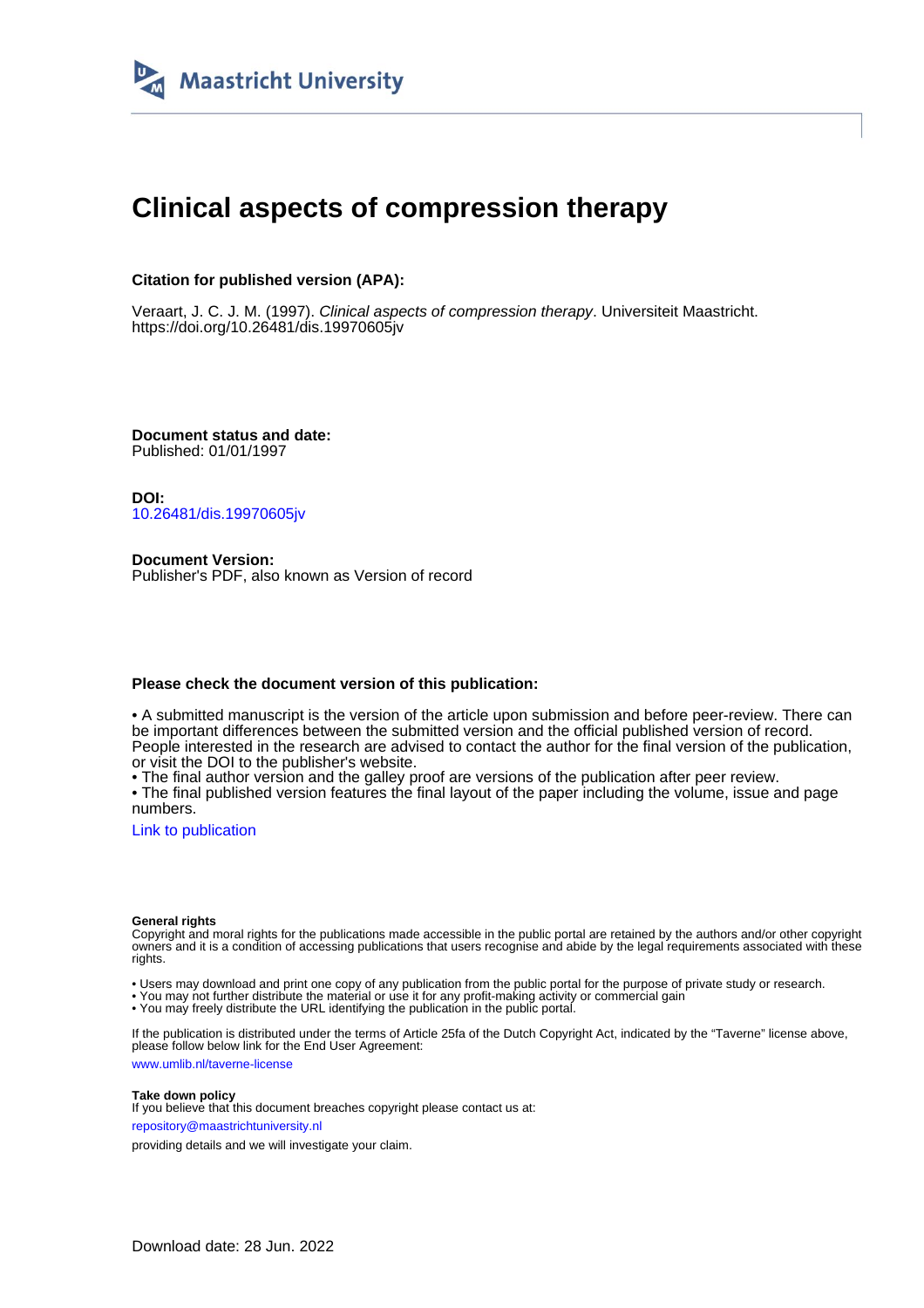## **SUMMARY**

Chronic venous insufficiency (CVI) is a frequently occurring complex of symptoms caused by a continuous ambulatory venous hypertension. A disturbed lowering of the pressure in the superficial **and** deep venous system during waking plays **a** crucial role in this syndrome. CVI is caused by insufficiency of the superficial, perforating and/or deep venous system. Most common reason for venous insufficiency is primary varicosity or destruction of the venous valves after a deep venous thrombosis. Cornerstone in the treatment of CVI is compression therapy, either by elastic compression stockings or by compression bandages. Reviewing the literature on compression therapy, there is hardly any evidence on the beneficial effects of this form of treatment in patients with CVI. Therefore, up to now patients are being treated on an empirical basis. Simple measurements for the efficacy of the treatment in daily practice are not available, so the presence or absence oedema is normally taken ta evaluate the effect of compression therapy. **It** was the aim of this thesis to get more insight into some pathofysiological and clinical aspects of compression therapy by means of compression bandages **and** elastic compression stockings.

In **chapter 1** a general review is given on venous insufficiency, varicose veins and venous ulceration. Particular attention has been paid to the history, anatomy and pathophysiology of the human venous system of the lower leg and to the epidemiology of venous diseases. This chapter also deals with some of the techniques available to diagnose venous disease.

In **chapter** 2 a review is given on compression therapy. Compression therapy causes a reduction of oedema and an improvement of the ulcer healing process. The recurrence rate of venous ulceration is reduced. Further indications for positive effects of compression thera**py** are: correction of the elevated ambulatory venous pressure, improvement of the venous muscle pump function, increase of flow in the veins of the superficial as well as deep venous system, and finally improvement of the microcirculation of the skin in CVI, as measured by transcutaneous oxygen pressure and laser-Doppler.

In **chinpter 3** the aims of the study *are* given. Eirxt **it was** the purpose **to** measure the effcct of different types of elastic compression stockings on aedema prevention, and to measure the interface-pressure and pressure in the deep veins underneath these stockings. Furthermore it was our intention to evaluate the durability of elastic compression stockings. Another aim was to examine what type of bandages (elastic or non-elastic) should be used in the treatment of CVI. Finally, we were interested if air-plethysmography can be used to perform a recent introduced technique for the measurement of the venous pump function in supine position. In the second part of chapter 3 a justification is given of the patients which participated in the study, and the materials and techniques: Elastic stockings, Oxford Pressure Monitor, Air-plethysmograph, TNO-tester and deep venous pressure measurements.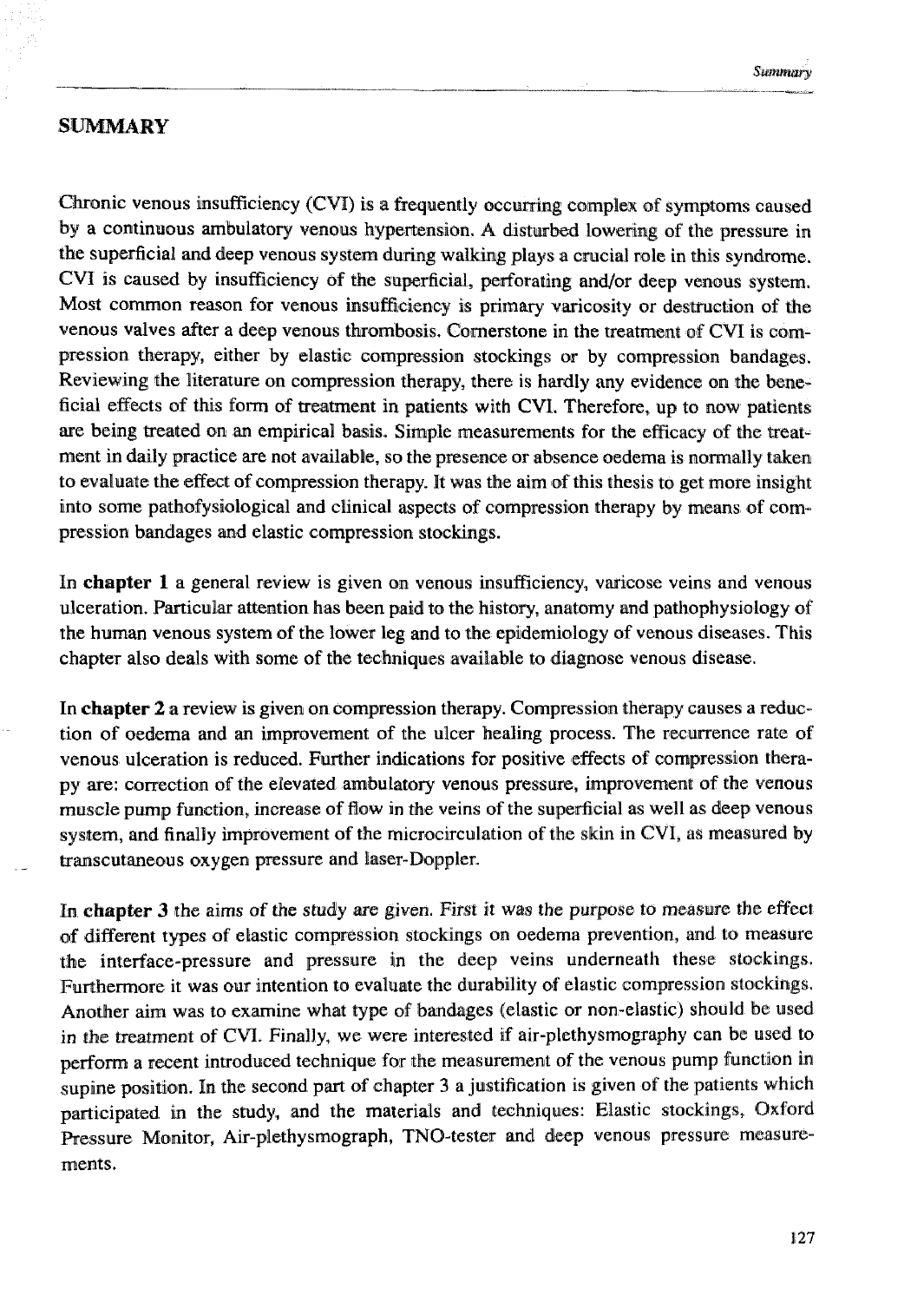In chapter 4 the results are presented of a study measuring the interface pressure of elastic compression stockings in the first part, and the oedema preventive effects of these stockings in the second part. In the first part we used the Oxford Pressure Monitor MK II (OPM). With this technique it is possible to measure the pressure at 12 places underneath an elastic compression stocking. The results show a strong correlation between the compression class of the stocking and the pressure measured at the skin. All stockings showed a good pressure gradient from the B<sub>1</sub> level upwards. The pressure at the B level was in all cases lower than the B1 level. This is caused by the elliptical shape of the ankle and the retromalleolar space. The results argue for the use of so-called pelottes or pads. The pressures measured at the Achilles tendon, dorsal foot and pretibial zone were sometimes extremely high. So attention should be paid in patients with complicated peripheral arterial disease. In the second part of the study the Air-plethysmograph *(APG)* was used. A cuff with a pressure of 70 mmHg was put on the upper leg. **The** increase in volume was measured before and during wearing 5 &fferent elastic compression stockings. The results show a strong correlation between the compression class and the oedema prevention.

**Chapter** 5 deals with the results of a study which tries to explain the high recurrence rates of venous leg ulcers, even in patients who use their stockings properly. In this study a mathernaticd formula has been assumed, called Laplace's law: pressure equals the tension devided by the radius of the surface of the underlying leg segment. For the human leg this means that the pressure measured underneath the same elastic compression stocking will be less at the medial ankle than at the pretibial zone. Measurements were taken on 50 patients wearing new compression class 11 stockings. Using the **OPM** the pressure at **6** different places around the B-level (smallest circumference of the ankle) was determined. The results show that the mean pressure  $(24.7 \text{ mmHg})$  is just below the threshold of compression class II stockings  $(25 \text{ mmHg})$ . The pressure at the medial site of the ankle  $(18.3 \text{ mmHg})$  is  $26\%$ below the mean pressure measured mound the leg. At the pretibial zone the pressure ( **33.9**  mmHg) is 36% higher. These results argue for the use of higher compression class stockings to reach sufficient pressure at the medial site (most frequent localization of venous ulcers). Also so-called pelottes can be used to increase locally the tissue pressure and thus the transmural pressure, resulting in localized oedema prevention. Theoretically this improves the venous refilling time and decreases the risk of ulcer recurrences.

In **chapter 6** the results of a durability test of elastic compression stockings me presented. So far no data are available about how long stockings continue to exert sufficient pressure. At his moment patients **in** the Netherlands receive a prescription every *6* months for new stockings. In this prospective study we measured 99 elastic compression stockings from 56 patients. Measurements were performed at the moment the patient started to wear the stocking, after I month **and** after 3 months. We used in this study the so-called TNO-tester. **lt** is an official technique for pressure measurements of stockings. The results of the study show that compression class  $\Pi$  stockings (flat as well as round-knitted) reach the critical pressure level of 25 mmHg between 4 and 5 months. At the start, already 21.4% of the stockings had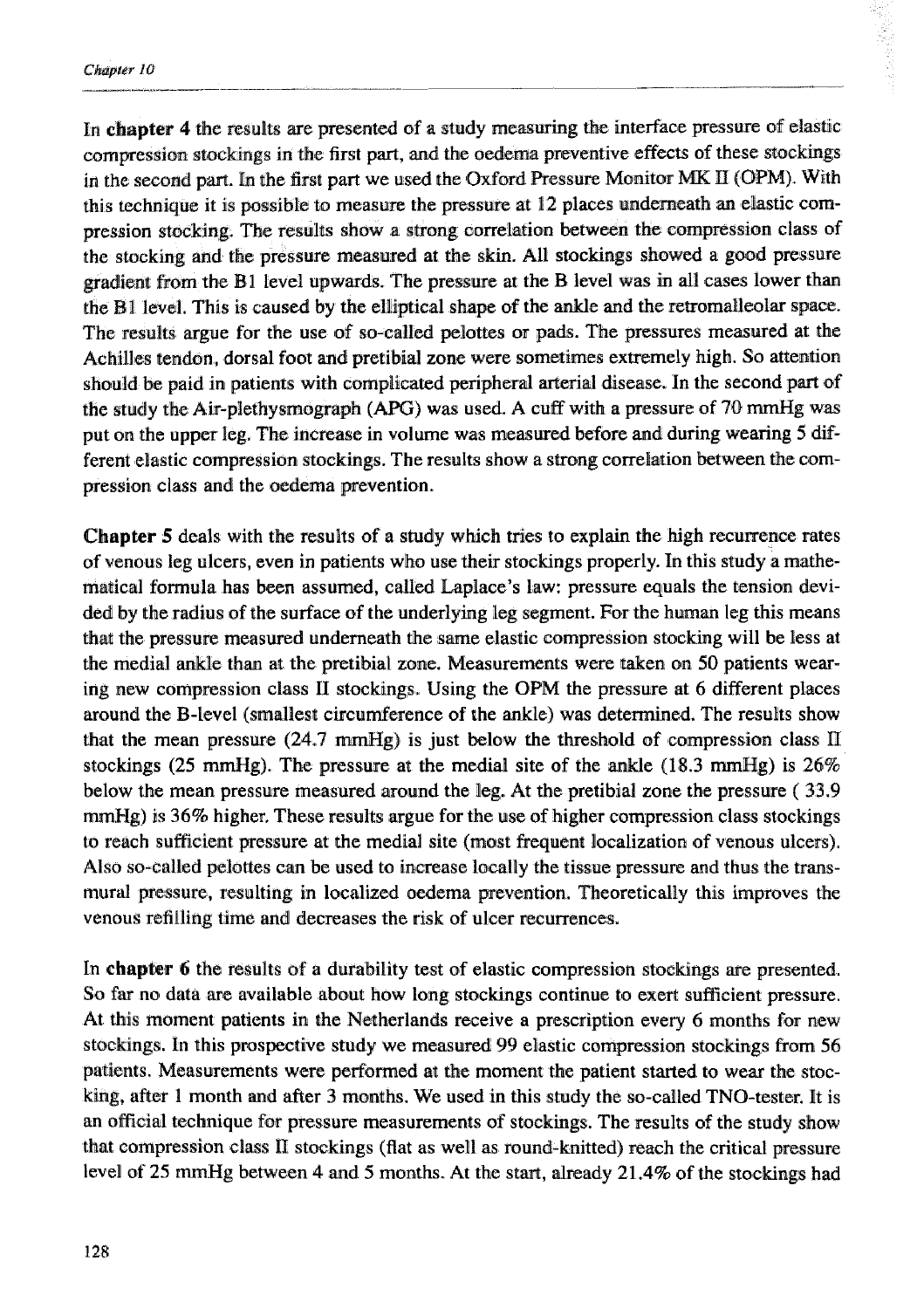insufficient pressure  $\ll 25$  mmHg). Individual regression-analysis revealed that after 6 months 66% of the tested compression class II stockings do not meet the critical pressure level anymore. If a 10% reliability margin is taken to ensure efficacy of the compression treatment, after 6 month 84% have past the threshold. Compression class III stockings performed better. On average they reach the critical pressure level of 35 mmHg after 6 months. Individual regression-analysis of these stockings showed that respectively 45% and 63% (without and with a 10% reliability margin) do not perform enough pressure after *6* months. **Oin** the basis of these results we recornend to replace compression class **IS** stockings after 4 month, md **PI1** after *6* months. **At** the end this will be cost effectively since it has ban well demonstrated that continuous adequate pressure reduces the risk of ulcer recurrence.

**Chapter 7** deals **with** the results of a study in which we investigated what kind of compression bandages can best be used in in the treatment of venous diseases. Using the Oxford Pressure Monitor the interface pressure was measured underneath a short-stretch and an elastic bandage. The study was performed on 39 legs of 35 subjects. Measurements took place immediately after the application of the bandage, after 1, and 3 hours and after 1, **3 and 7** days. The interface pressure measured underneath a short-stretch bandages decreased after 3 hours to 54% of the original pressure. After 7 days about 37% of pressure was left. Elastic bamdages do not diminish in presswe at all after 1, and **3** hours.

In the second part we measured the interface pressure underneath short-stretch and elastic bandages while the test person walked on a treadmill at 4 kmlhour. **A** total of 15 legs of 11 healthy volunteers were evaluated. The mean pressure during walking was equal underneath both bandages (short-stretch: 69.0 mmHg; elastic: 70.1 mmHg). The working (maximal) pressure underneath the short-stretch bandage was significantly higher than underneath the elastic bandages (respectively 82.3 and 76.9 **nmHg).** Also the amplitude of the pressure (maximal minus minimal) is significantly higher in the short-stretch measurements (respectively: 29.2 and 13.6 mmHg). The results demonstrate that the use of short stretch bandages is not only safer but also more effective.

In **chapter 8** the influence of elastic compression stockings on the pressure in the deep venous system was evaluated **with** invasive pressure measurements. The study was performed on 8 legs of 7 volunteers (5 patients with CVI and 2 healthy volunteers). Via the popliteal vein a catheter was placed in one of the deep veins of the lower leg. By means of a pressure transducer the pressure was determined. Measurements were taken before and after the application of 5 different compression stockings (compression class I-III). The measurements were performed in the lying and standing position. The results show that in the lying position only stockings with a pressure of at least 40 mmHg at the ankle produce a clinical significant pressure increase in the deep veins of the lower leg. This suggests that only these stockings play a relevant role in deep venous pathology. 30 in patients with reflux in the deep veins of the lower legs, such as after a deep venous thrombosis, only stockings with an ankle pressure of 40 mmHg should be prescribed.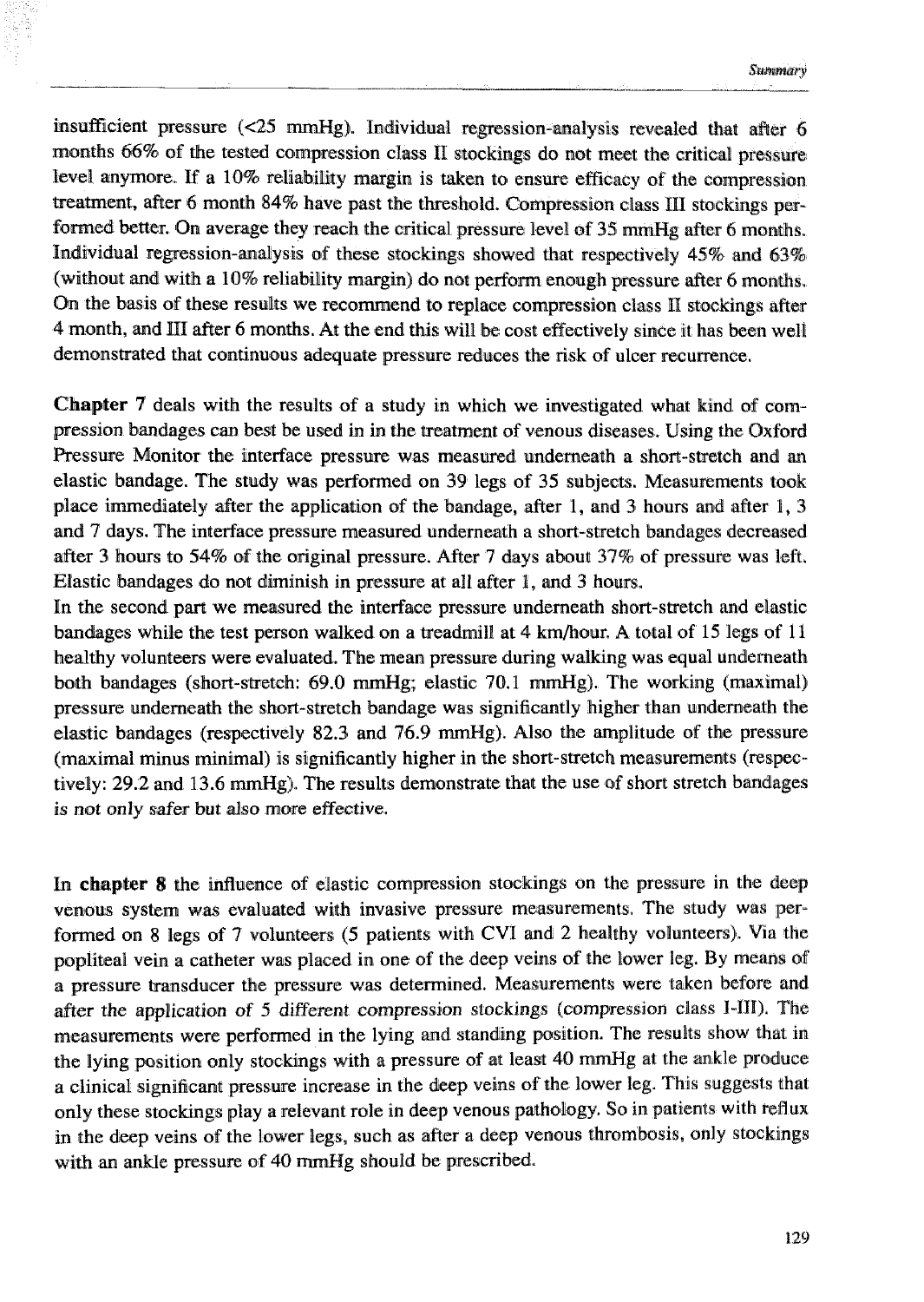In **chapter** 9 the results are given of a modified supine venous pump function test. In our setting we used the Air-plethysmograph (APG) for the determination of the venous pressure in the deep venous system in lying position. The major advantage of the APG compared to the strain-gauge plethysmograph (SGP), normally used for the supine venous pump function test, is that the APG measures volume differences of the whole lower leg whereas the SGP only a segment. The modification was tested on healthy subjects, patients with varicose veins and patients with a healed venous ulcer. The results showed a major overlap between healthy subjects md patients. There was no statistically significant difference between the 3 groups. So with the use of APG it is not possible to measure the venous pump function in supine position.

**Chapter 10** contains a general discussion and a synthesis.

Based on the results reported in this thesis the following conclusions can be drawn:

- The pressure at the B level underneath elastic compression stockings as well as underneath complression bandages is in all cases lower **than** the **B 1** level, which is in contrast to the desired pressure gradient. Theoreticidly this can be solved in daily practice by the use of so-called pelottes.
- Short-stretch bandages are safer in the treatment of patients with CVI and have a better working and resting pressure relationship.
- Compression class I or antiembolism stockings no function concerning the prevention of oedema in patients with CVI.
- In the treatment of patients with deep venous insufficiency elastic stockings with at least **40 rnmHg at** the ankle should be used.
- The pressure of new compression class II stockings is in 21% of cases below the threshold **(25 mmHg)** of its compression class.
- Compression class El stockings have lost too much pressure after 4 months to be of clincia1 relevance anymore. For compression class **131** stockings this is dter *6* months. So compression class II stockings have to be replaced three times a year and compression class BE1 stockings **two** times.
- Airplethysmography is not suitable to measure the venous pump function in supine pos**tion.**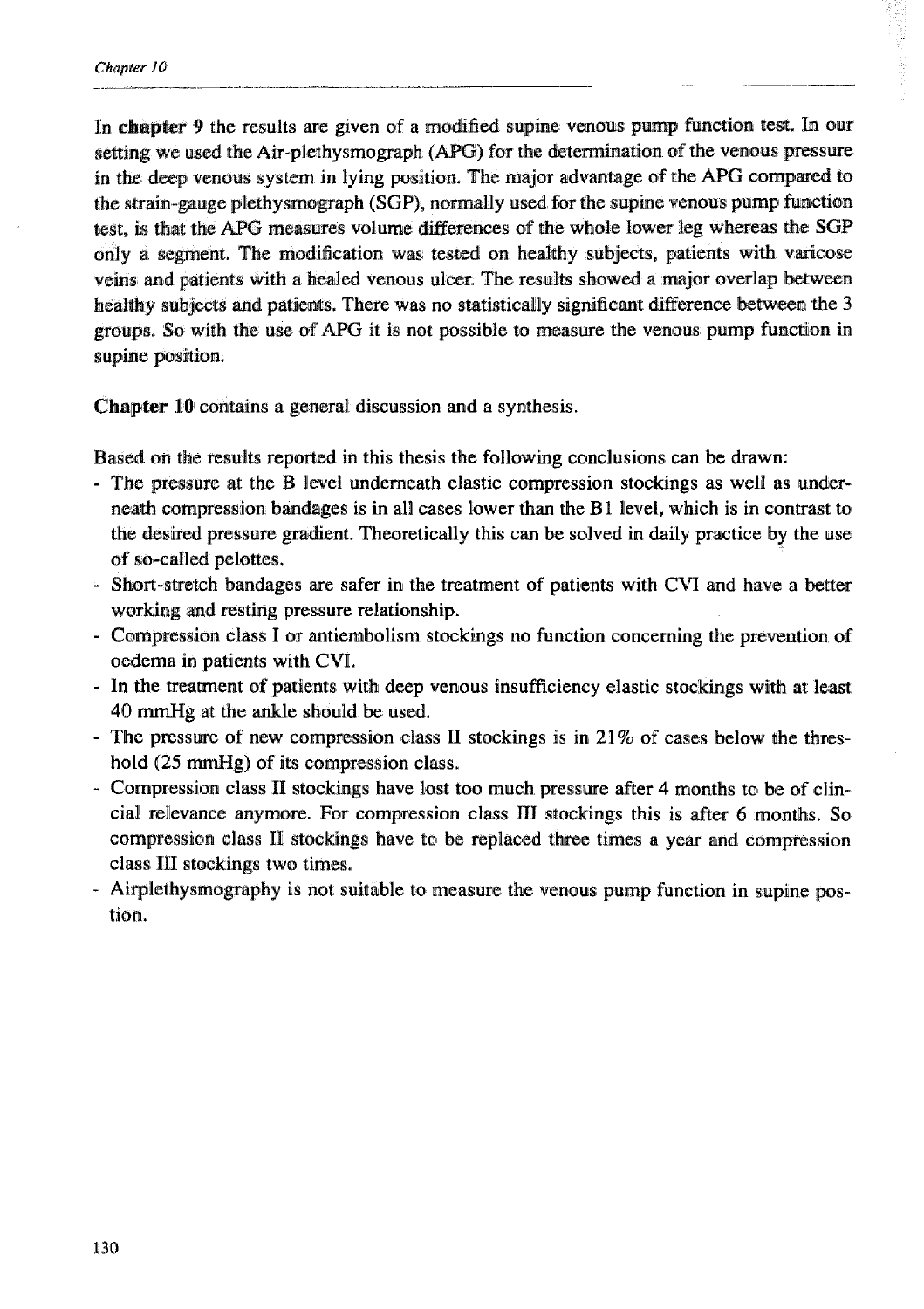## **SAMENVATTING**

Chronisch veneuze insufficiëntie (CVI) is een vaak optredend symptomencomplex veroorzaakt door een continue ambulatoire veneuze hypertensie, waarbij een te geringe drukdaling in het veneuze stelsel tijdens het lopen centraal staat. Dit treedt op als gevolg van insufficiëntie van het oppervlakkige, perforerende en/of diepe veneuze systeem. Meest voorkomende reden voor deze insufficiëntie zijn primaire varices of een klepbeschadiging na een doorgemaakte diepe veneuze trombose. Hoeksteen bij de behandeling van CVI is compressietherapie, hetzij door middel van compressieverbanden, hetzij door elastisch therapeutische compressiekousen. Bij bestudering van de literatuur van compressietherapie blijkt er nog weinig 'evidence'te bestaan voor de positieve efîecten van deze therapie bijl de behandeling van patiënten met CVI. Tot op heden is deze voornamelijk op empirie gestoelde behaindeling bijzonder nuttig voor een grote **groep** patienten. Omdat een directe test ter verificatie van de effectiviteit van compressietherapie ontbreekt, geldt de aan-of afwezigheid van oedeem als de klinische parameter. Doel van dit proefschrift was meer inzicht te verkrijgen in enkele pathofysiologische en klinische aspecten van compressietherapie door middel van compressieve verbanden en elastische kousen.

In **hoofdstuk 1** wordt een algemeen overzicht gegeven van veneuze insufficiëntie, varices en heit ulcus cruris venosum. Hierbij wordt aandacht besteed **om** de geschiedenis van de flebologie, de anatomie en pathofysiologie van het menselijke venenstelsel en de epidemiologische gegevens van, veneuze aandoeningen. Daarnaast komen in dit inleidende hoofdstuk enkele onderzoeksmethoden aan de orde, welke worden gebruikt bij de diagnostiek van veneuze insufficiëntie.

In **hoofdstuk 2** wordt een zo volledig mogelijk overzicht gegeven van datgene wat reeds in her vededen is gepubliceerd ever compressietherapie. Laatstgenoemde bewerkstelligt een sterke oedeemreductie, verbetering van de wondgenezing bij het ulcus cruris en verlaging van het recidiefpercentage na een doorgemaakt ulcus. Andere belangrijke aanwijzingen voor een gunstige invloed van compressietherapie bij verschijnselen van **CV11 zijn:** comeclie van de gestoorde veneuze dmkclailing tijdens lopen, verbetering van de kuitspierpompfunctie, verhoging van de flow in de venen van het oppervlakkige en diepe systeem en tenslotte verbetering van de microcirculatie, gemeten met behulp van transcutane zuurstofmeting en laser-Doppler fluxmetrie.

In hoofdstuk 3 wordt het doel van het onderzoek beschreven. Allereerst wilden wij het effecl meten van verschillende typen elastische kousen op de oedeemprevcntic, naast de druk gemeten direct op de huid onder de kous en in het diepe veneuze systeem. Een ander doel in deze studie **was** de duurzaamheid van elastische therapeutische kausen te meten. Nog een onderdeel was te onderzoeken welk type verband [elastisch of niet-elastisch) het best gebruikt kan worden bij de behandeling van CVI. Tenslotte wilden we onderzoeken of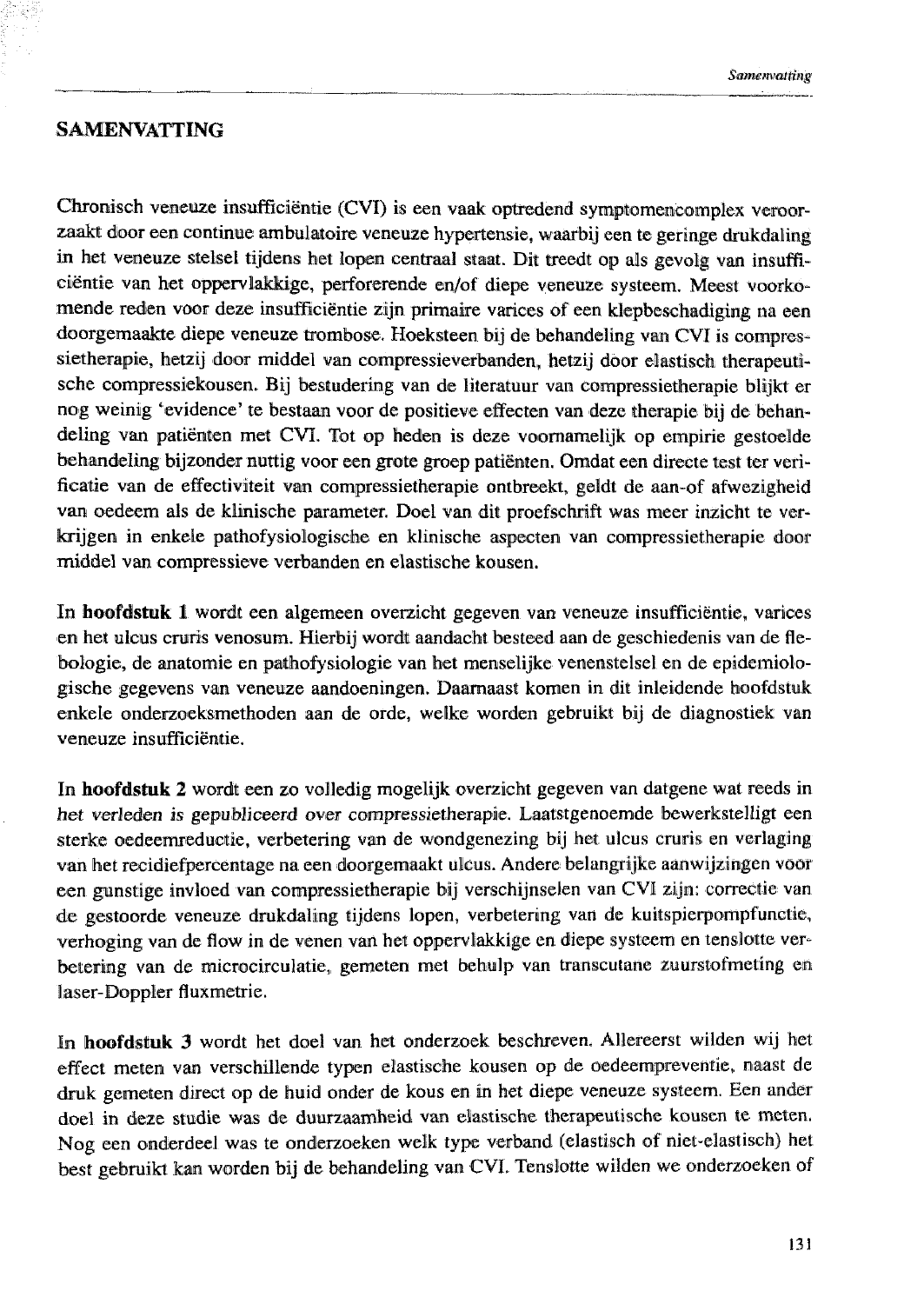luchtplethysmografie geschikt is om de veneuze pompfunctie test in liggende positie uit te voeren. In een meede *kl* wan hoofdstuk **3** wordt een uitleg gegeven van de patientengroepen welke deelnamen aan de diverse onderzoeken. Tevens worden hier de daarbij gebruikte materialen en methoden besproken: elastisch therapeutische kousen, Oxford Pressure Monitor, lucht-plethysmograaf, TNO-tester, en de diepe veneuze drukmetingen.

In **hoofdstuk 4** worden in het eerste deel de resultaten gepresenteerd van een studie naar de druk op de huid welke elastische kousen uitoefenen, en in het tweede deel de invloed van deze medische hulpmiddelen op de oedeemneiging bij patiënten met CVI. Voor het eerste deel van de studie werd gebruikt gemaakt van de Oxford Pressure Monitor MK II. Het is met dit instrument mogelijk om de druk te meten op twaalf verschillende plaatsen van het been onder een kous **af** een verband. De resultaten tonen een duidelijke correlatie tussen de compressieklasse van de kous en de gemeten druk op de huid. Ook was er een drukgradient aanwezig bij alle kousen vanaf B1. De druk op de B-maat was in alle gevallen lager dan de **druk** op de B 1 -maat, hetgeen te maken heeft met de ellipsvormige structuur van het been en de retromalleolaire holte. De resultaten pleiten daardoor voor het gebruik van pelottes. De drukken, gemeten op de Achillespees, dorsale zijde van de voet en pretibiad, waren. vaak extreem hoog. Voorzichtigheid is dus geboden bij patiënten met tevens aanwezige arteriële vaatproblemen. In bet tweede deel van de studie werd gebruik gemaakt van de Iucht-plethysmograaf-methode (Engels: Air plethysmography of APG). Een cuff met een druk van 70 mmHg werd om het bovenbeen aangebracht. Vervolgens werd de volumetoename voor en tijdens het dragen van elastische compressiekousen van verschillende drukwaarde onderzocht. De resultaten tonen een duidelijke correlatie aan tussen de sterkte van de kous en de oedeempreventie.

Hoofdstuk 5 geeft de resultaten weer van een onderzoek dat werd opgezet om een verklaring te vinden voor het hoge percentage recidieven van veneuze ulcera, ook **daar** wam patiënten trouw hun kousen dragen. In de studie werd uitgegaan van een natuurkundige formule, de wet van Laplace: "bij toename van de straal van het oppervlak van het been zal de druk afnemen bij gelijkblijvende trekkracht van het verband of de kous". Op het menselijk been betekent dit dat de druk, gemeten onder eenzelfde elastische kous ter plaatse van de mediale malleolus, lager zal zijn dan op de tibia. Bij 50 patiënten, welke onze polikliniek bezochten in verband met CV1 en die een nieuwe compressieklasse II kous droegen, werd **op B** verschilllende plaatsen rondom het B-gebied (de smalste enkelmaat) de **&k** onder de kous bepaald. De druk werd gemeten met de Oxford Pressure Monitor MK II. De resultaten tonen dat de gemiddelde druk, gemeten op 6 plaatsen rondom het been, van compressieklasse 11 kousen (24.7 mmHg) net onder de gedefinieerde ondergrens **van** compressieklasse II kousen ligt. De resultaten tonen verder aan dat de druk ter plaatse van de mediale malleolus (18.3 mmHg) 26% lager is dan de gemiddelde druk gemeten rondom het been (6 plaatsen). Pretibiaal werd een 36% hogere drukwaarde gemeten **(33.9** mmHg). De resultaten pleiten daarom voor het gebruik van kousen uit een hogere compressieklasse ten einde voldoende druk op het veneuze stelsel te bewerkstelligen. Ook kunnen zogenaamde pelottes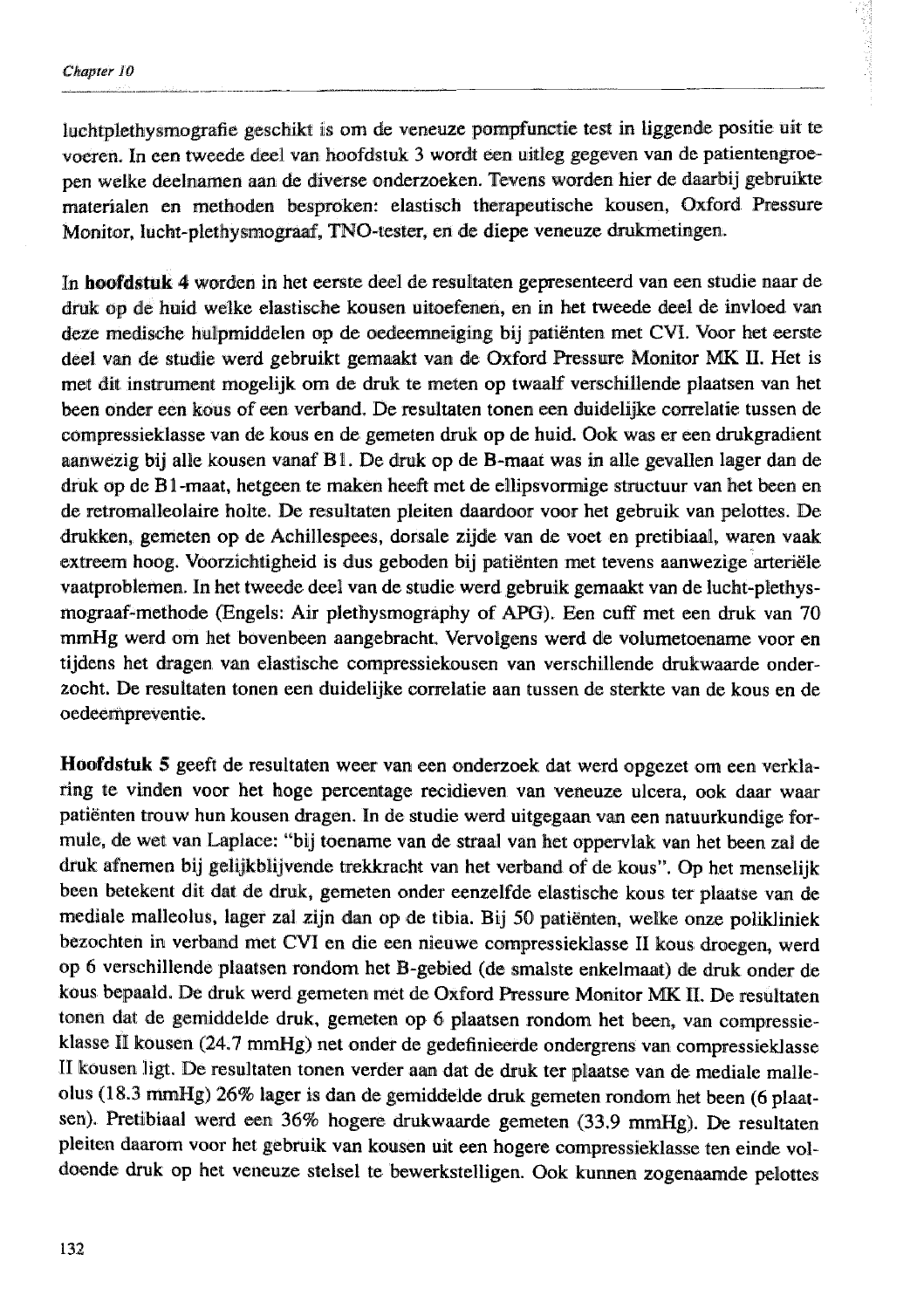worden gebruikt ter plaatse van de mediale zijde van het onderbeen (meest frequente lokalisatie van het veneuze ulcus) om zo lokaal de weefseldruk en dus de transmurale druk te verhogen, resulterend in een lokale oedeempreventie. Theoretisch verbetert dit ook de veneuze hervullingstijd en vermindert het de kans op recidiefvorming.

In **hoofdstuk 6** worden de resultaten van een duurzaamheidstest van elastische compressiekousen weergegeven. Tot op heden bestaan geen studies waarin onderzocht werd hoe lang een elastische kous effectief zijn werking blijft doen. Momenteel **krijgt** een patiënt in de praktijk elke 6 maanden vergoeding van de zorgverzekeraars voor een nieuwe elastische kous. In totaal werden 99 kousen van 56 patiënten in deze prospectieve studie betrakken. Er werden metingen uitgevoerd op het moment dat de patiënt de kous ging dragen, na 1 maand en na 3 maanden. De metingen werden uitgevoerd met een TNO tester. Het is een officieel door de CEN erkende techniek die in Nederland door TNO gebruikt wordt voor de jaarlijkse kwaliteitscontrole van alle medische kousen, welke op de markt beschikbaar zijn. De resultaten tonen dat compressieklasse II vlak- en rondbreikousen hun kritische grens van 25 mmHg passeren tussen de 4 en 5 maanden. Bij aanvang van het dragen voldeed al 21.4% van de compressiekousen niet aan deze kritische grens. Met een individuele regressieanalyse kon worden berekend dar na 6 maanden 66% van de kousen niet meer voldeed **aan** de normering. Indien een 10% betrouwbaarheidsmarge wordt ingebouwd om de effectiviteit van de behandeling met elastische compressiekousen te verbeteren, zal na *6* maanden 84% niet meer voldoen. Bij compressieklasse III kousen zijin de uitkomsten gunstiger. Gemiddeld bereiken deze kousen na 6 maanden de kritische grens van 35 mmHg. Individuele regessieanalyse toont dat respectievelijk 45% en 63% (zonder en met een 10% veiligheidsmarge) na 6 maanden onvoldoende effectief meer **is** (c35 mmHg). De resultaten pleiten voor vervanging na 4 maanden van compressieklasse **11** vlak- en rondbreikousen, en na *6* maanden van compressieklasse III kousen. Uiteindelijk zal dit kosten-effectief zijn omdat bewezen is dat kousen met een continue adequate druk een vermindering van het ulcusrecidief teweegbrengen.

Em **hoofdgtuk 7** worden de resultaten beschreven wan een studie die onderzacht welke verbanden (elastisch of kort-rek) in de praktijk het best gebruikt kunnen worden bij de behandeling van CVI. De druk op de huid (interface druk) werd gemeten met de Oxford Pressure Monitor MKII. De studie werd uitgevoerd op 39 benen van 35 personen. De metingen vonden plaats direct na het aanleggen van het verband, en vervolgens na 1, en 3 uur, en na 1, 3 en 7 dagen. De druk gemeten onder een kort-rek verband daalt na 3 uur tot 54% van de uitgangswaarde. Na 7 dagen is nog 37% van de uitgangswaarde over. Elastische verbanden verliezen weinig of niets van hun (interface) druk tijdens her dragen. In het tweede deel van de studie werd de interface druk gemeten onder de beide verschillende verbanden tijdens lopen van de proefpersoon met een snelheid van 4 km/h op een loopband. Hierbij werden 15 benen van 11 gezonde vrijwilligers onderzocht. De gemiddelde druk onder beide bandages was vrijwel gelijk (kort-rek verband: 69.0 mmHg en elastisch verband: 30.1 mmHg). De arbcids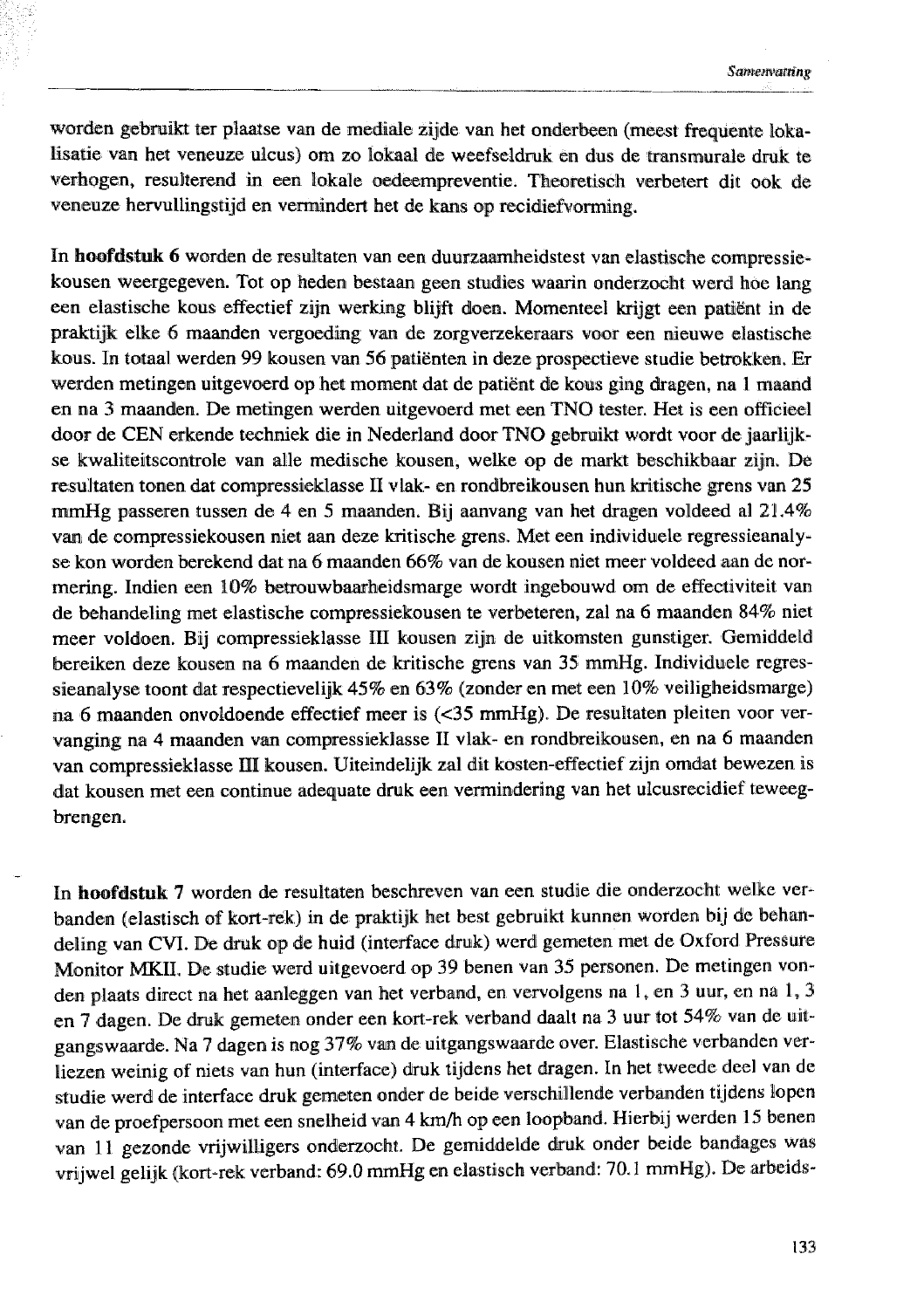of werkdruk onder een kort-rek compressieverband was wel significant hoger dan onder een elastisch verband (respectivelijk 82.3 en 76.8 mmHg). Ook de drukamplitude (verschil maximale en minimale drukwaarden onder het verband tijdens het lopen) is significant groter en dus beter bij een kort-rek verband (respectievelijk 29.2 en 13.6 mmHg). De resultaten tonen aan dat het gebruik van kort-rek verbanden niet alleen veiliger is, maar ook effectiever.

In hoofdstuk 8 werd de invloed van verschillende elastische compressiekousen op de druk in het diepe veneuze systeem gemeten met behulp van directe invasieve drukmetingen. Het onderzoek werd uitgevoerd op 8 benen van T vrijwilliger^ (5 patiënten met **CW** en 2 gemnde vrijwilligers). Via de vena poplitea werd een catheter ingebracht in een der diepe venen. Door middel van een drukmanometer werd de druk ter plaatse gemeten. Dit werd gedaan zonder compressietherapie en vervolgens na het aantrekken van 5 verschillende soorten kousen **uit** de 3 verschillende compressieklamen [I **t/rn m].** De metingen werden uitgevoerd in liggende en staande positie. De resultaten tonen aan dat alleen elastisch therapeutische kousen met een hoge drukwaarde  $(> 40 \text{ mmHg}$  op het enkel niveau) een significante en klinische relevante stijging van de druk geven. Dit suggereert dat aalleen deze kousen een Minische relevantie hebben bij diepe veneuze pathologie. Bij patignten met een doorgemaakte diepe veneuze trombose, gecompliceerd door blijvende klepbeschadiging **van;** de diepe venen, dienen derhalve alleen kousen te worden voorgeschreven uit een hoge compressieklasse (minimaal 40 mmHg enkeldruk).

In **hoofdstuk 9** werd een modificatie van de horizontale veneuze drukmeting volgens van Gewen en medewerkers getest. In ome setting werd gebruik gemaakt van de lucht-plethysmograaf (Engels: Air-plethysmograph of APG) voor de bepaling van de veneuze druk in het **diepe** systeem in liggende positie. Voordeel van de lucht-plethysmograaf boven strain-gauge plethysrnografia is dat de lucht-plethysmogaaf valume-verschillen van het gehele onderbeen meet en de sitrain-gauge slechts van een segment. De methode werd getest bij gezonde vrijwilligers, patiënten met varices en patiënten met een doorgemaakt ulcus cruris venosum. Er blijkt een forse overlap in resultaten tussen de gezonden- en patiënten groep. Statistisch was er geen significant verschil tussen de grnepen onderling. Met behulp **van** de luchrpllelhysmopaf lijkt **kct** derhalve niet mogelijk een horizontale drukmeting uit te voeren zoals eerder door van Gerwen en medewerkers in de literatuur beschreven mek behulp van kwik-rek plethysmografie.

Hoofdstuk 10 bevat een algemene beschouwing van de verschillende onderzoeken en geeft een synthesis.

Op grond van de in dit proefschrift beschreven resultaten kunnen de volgende conclusies worden getrokken:

- De druk op het B-niveau onder een elastische kous én onder een compressieverband is in alle gevullen lager dan de **druk** op het BI-nivea, dit in tegenstelling tot de gewenste